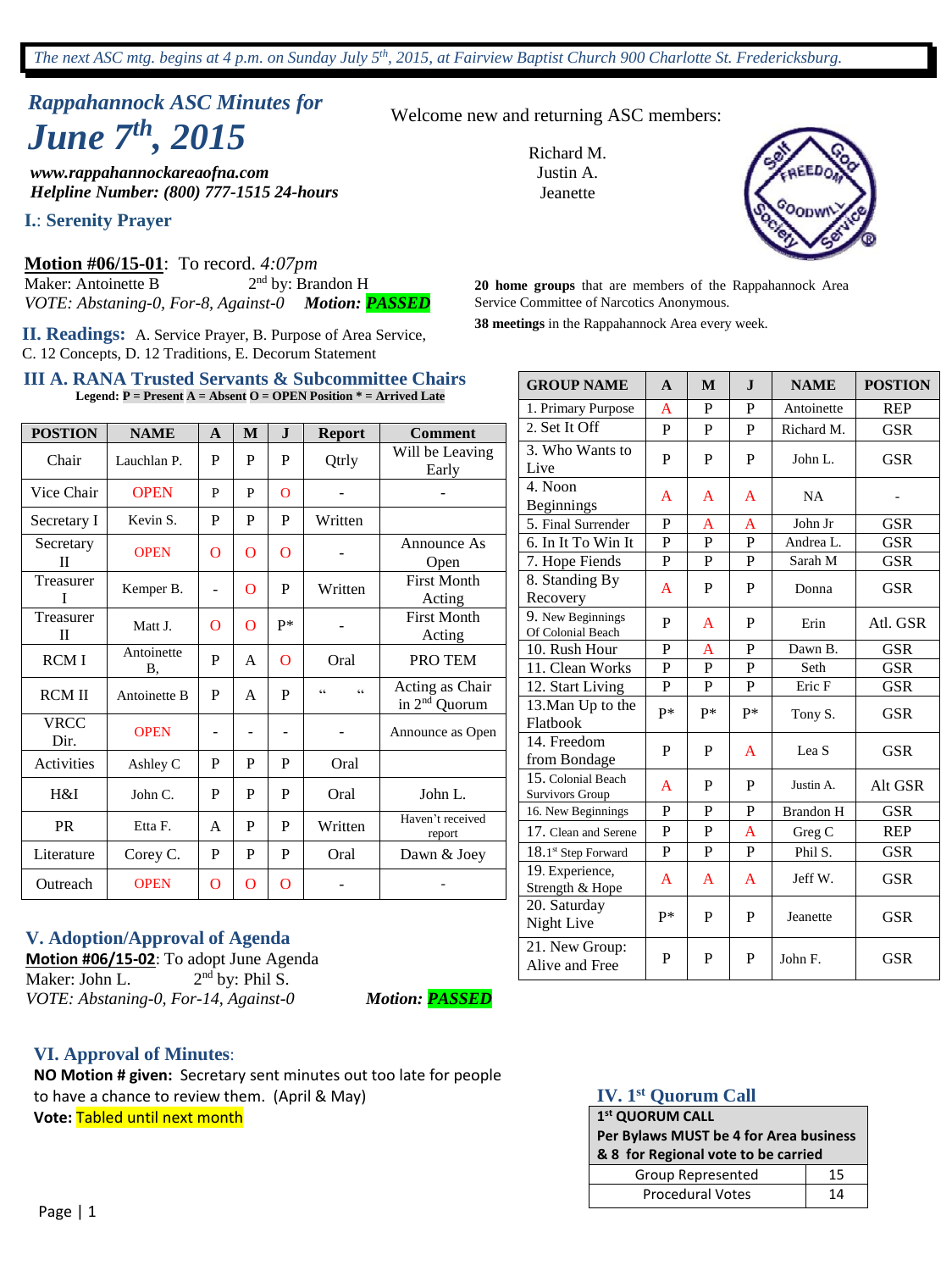## **VII.-XI. Administrative Reports**

### **VII. Secretary Report I**: Report given by Kevin S, Secretary I

Last month's Secretary Budget balance was \$200.00, this month I spent \$12.16 on printing and will be submitting a motion to be reimbursed. Leaving \$187.84 as current balance. Since my term as Secretary is up in just 4 short months, next month it is imperative that we try to fill the Secretary II position to begin training someone to be able to do the secretary duties as we will begin announcing Secretary I as OPEN in August.

**Discussion:** Would Secretary II be an automatic nominee for Secretary I?

#### **Secretary Report II**: *Position Open*

#### **VIII. Chair Report**: No report given by Chairperson, Lauchlan P.

Brief announcement: Will be leaving early and RCM will be acting as Chairperson

#### **No Discussion**

#### **IX. Vice Chair Report**: *Position Open*

#### **No Discussion**

#### **X. Treasurer Report**: Report given by Treasurer I, Kemper B

(Straw poll taken to allow first half of report included with May's minutes to correct errors for appropriate record keeping – Secretary)

#### Dear RANA ASC Members,

Thank you for allowing me to serve. As you know, in April we did not have an official Treasurer, so Lauchlan and I had shared the duty to conduct transactions to keep up the flow of funds. However no report was given. The following report covers April ASC and May ASC. This is my first month as your treasurer, so it has been a learning process for me.

#### APRIL 2015 ASC

Our beginning balance as of the start of April's ASC was \$1,922.00. Our expenses for April totaled \$150.00. The following checks were written in April:

| Check $#$ : | Amount:               |                           | To: For: Budget: |            | Receipt Rcvd:  |
|-------------|-----------------------|---------------------------|------------------|------------|----------------|
|             | 1064 150.00 Ashley C. | <b>Activity (Bonfire)</b> |                  | Activities | N <sub>0</sub> |

Our deposit from April's ASC was \$759.46. The donations were as follows:

| Income & Donations        | Amount   |  |  |  |  |
|---------------------------|----------|--|--|--|--|
| <b>Start Living Group</b> | 40.00    |  |  |  |  |
| Hope Fiends               | 10.00    |  |  |  |  |
| Clean Works               | 10.00    |  |  |  |  |
| Freedom from Bondage      | 5.00     |  |  |  |  |
| Who Wants to Live         | 112.00   |  |  |  |  |
| Alive and Free            | 100.00   |  |  |  |  |
| Literature                | 482.46   |  |  |  |  |
| <b>TOTAL</b>              | \$759.46 |  |  |  |  |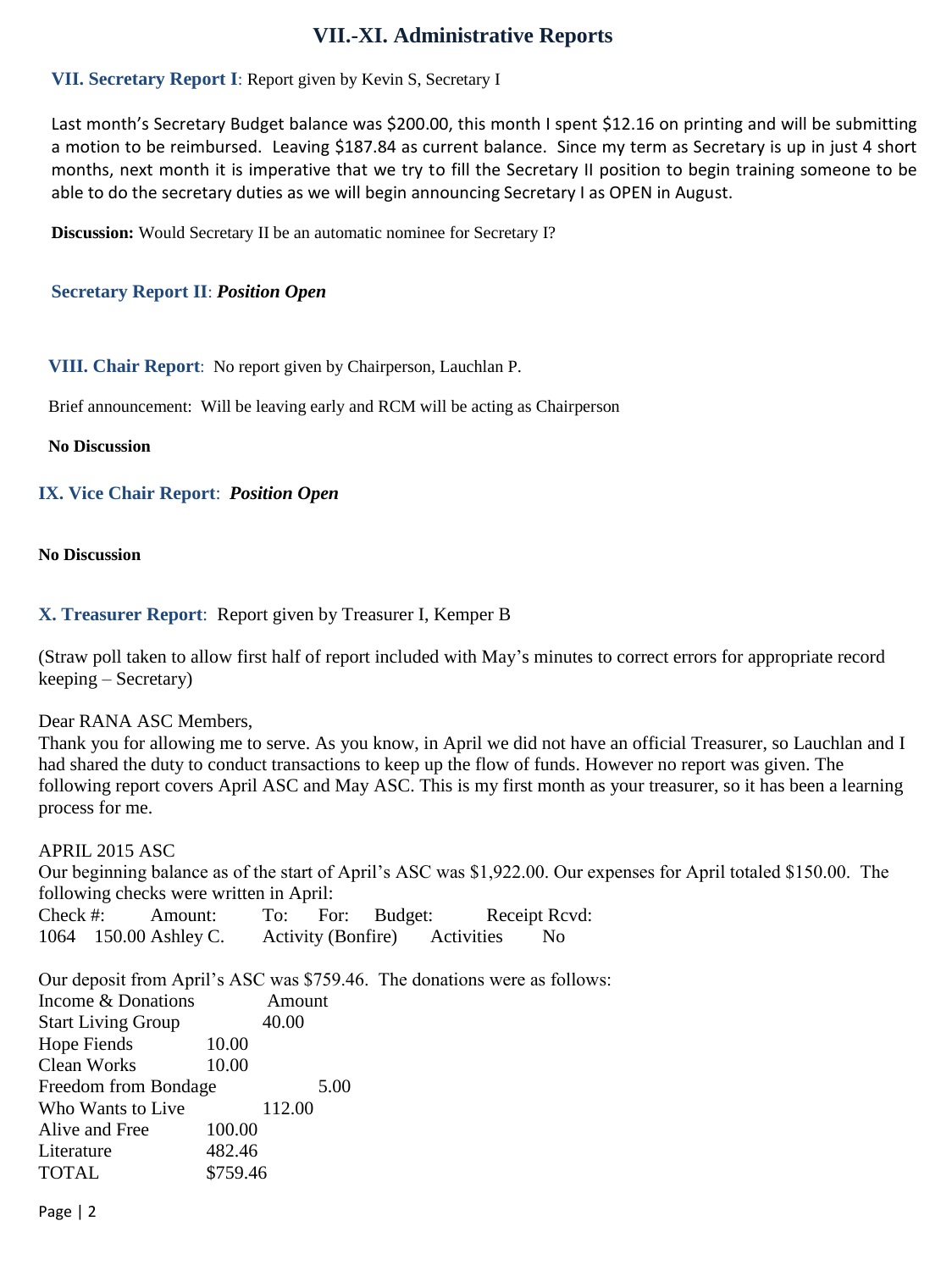#### **X. Treasurer Report: (Cont.)**

Our balance as of the start of May's ASC was \$2,531.46. We were \$1,692.96 above prudent reserve. \*Antoinette B. paid 40\$ at March ASC 2015 for March's payment and was paid up to date. Money for April due: \$40.00 was not received at April's ASC.

#### MAY 2015 ASC

There were some errors on the May ASC Minutes for group donation/literature reports. Below are the discrepencies: Discrep. – In It To Win It Literature Money Order (#1720265766) was 55.50 (minutes report says 55.00) Discrep. – New Beginnings Literature Money Order (#17202657668) was 38.50 (minutes report says 38.00) Discrep. – Primary Purpose Literature Money Order (#17205587304) was 25.50 (minutes report says 40.50) Discrep. – Donation for Alive & Free on May Minutes Report shows 100.00. This was an April donation. Discrep. – Literature for Alive & Free on May Minutes shows 55.00 on report, however only a donation of 23.00 was received (#204866821401) at May Area – Looks like that row was mistakenly copied from April's report

Our beginning balance as of the start of last month's ASC was \$2531.46. Our expenses for April totaled \$892.00. The following checks were written in May:

| $Check \#:$ | Amount:              |  | To: For: Budget:      | Receipt Rcvd:                              |
|-------------|----------------------|--|-----------------------|--------------------------------------------|
|             | 1066 792.00 Corey C. |  | Literature Literature | No                                         |
|             | 1067 100.00 John C.  |  |                       | Literature from WSO N/A Motion 05/15-03 No |

Our deposit from May's ASC was \$677.41. I have some discrepancies with the accounting for this month. I was given a written total of \$354.85 in literature donations, however, adding up the money orders that I received that were marked as literature, my total was \$316.85. Using that verified number in the following table, the deposit matches to the penny. The donations were as follows:

| Income & Donations              |        | Amount |       |  |  |
|---------------------------------|--------|--------|-------|--|--|
| Colonial Beach Survivors' Group |        | 75.00  |       |  |  |
| New Beginnings                  |        | 65.56  |       |  |  |
| <b>Standing By Recovery</b>     |        |        | 10.00 |  |  |
| Clean and Serene                |        | 25.00  |       |  |  |
| In It To Win It                 | 50.00  |        |       |  |  |
| Who Wants To Live               |        | 79.00  |       |  |  |
| <b>Clean Works</b>              | 33.00  |        |       |  |  |
| Alive and Free                  | 23.00  |        |       |  |  |
| Literature                      | 316.85 |        |       |  |  |
|                                 |        |        |       |  |  |

TOTAL \$677.41

Our balance as of the start of today's ASC is \$2316.87. We are \$1479.37 above prudent reserve. I received to money orders from Antoinette B. for April's payment or May's. Also her currently scheduled monthly payment of \$40 for June is due today. That leaves a due balance of \$120.00 as of this month. In Loving Service, Kemper B.

#### **No Discussion**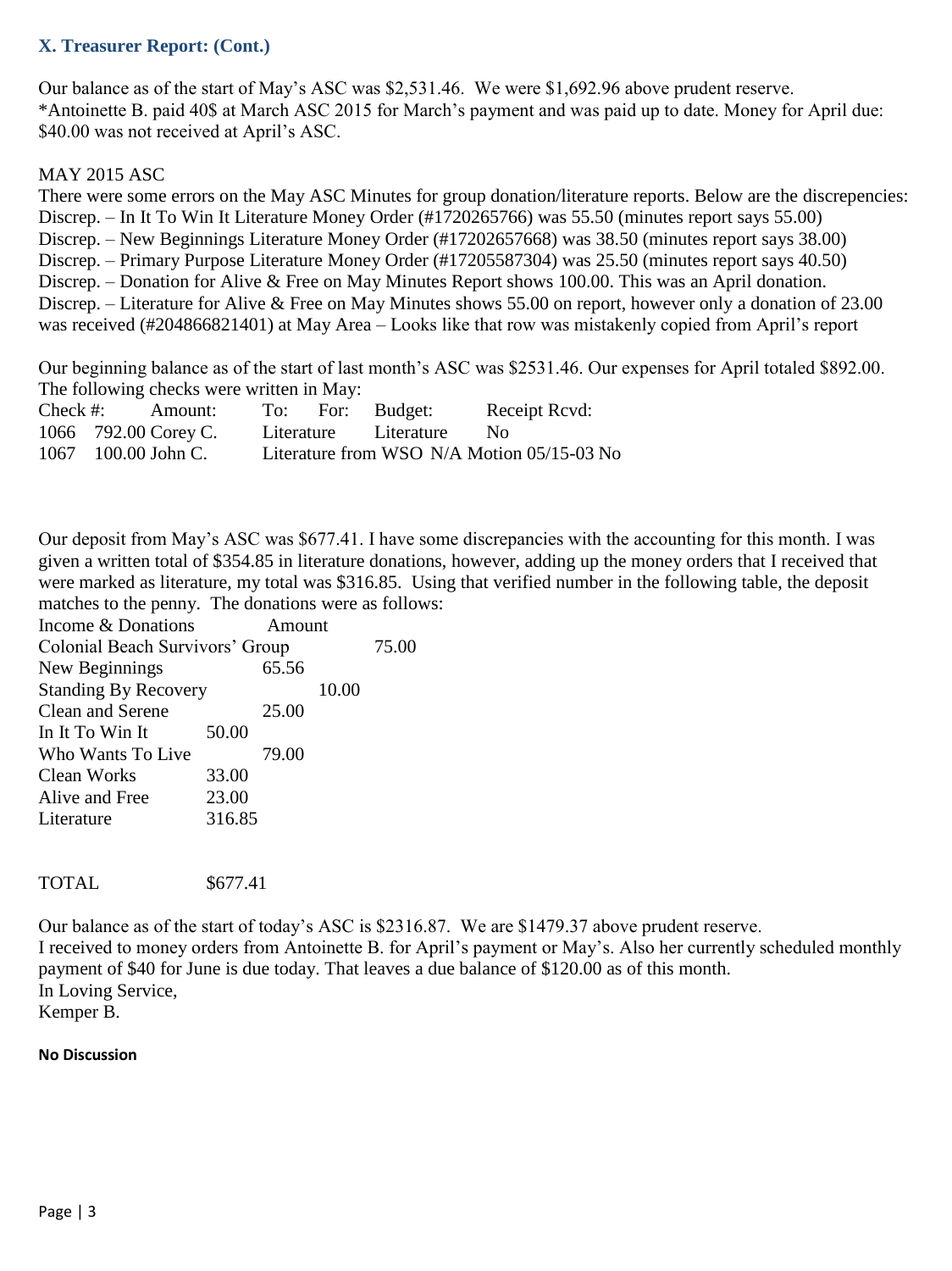#### **XI. Regional Committee Member I & II Report**: Report given by RCM II, Antoinette B. (RCM I pro tem)

- Have to attend region this month and will need gas funds from budget
- 1 motion went back to group to be voted on
- Resigning today from RCM II position (submitted written resignation letter indicating resignation to be effective immediately)

## **XII. Subcommittee Reports**

#### **A. Activities Report**: Report given by Ashley C, Activities Chair

- Bonfire cancelled due to weather
- Working on rescheduling it but need more support
- Only 2 active subcommittee members

#### **Discussion:**

- When would we be rescheduling it, to avoid conflict with other events
- Perhaps  $4<sup>th</sup>$  of July event
- Activities is responsible to RANA
- Phone Conference
- Nothing perishable was purchased
- Straw poll taken, majority of members were in favor of bonfire/campout be rescheduled by the end of July

#### **B. Hospitals & Institutions (H&I) Report**: Verbal report given by John L.

H&I sign-up sheet will be introduced to streamline fulling service positions by qualified individuals

**Discussion:** about sign-up sheet

#### **C. Literature Chair Report:** Report given by Literature members Dawn L & Joey S.

We have no Just For today books, no Treasurer workbooks. Back order has been filled. A lot of requests for meeting lists

#### **No Discussion**

#### **D. Public Relations (PR) Report**: Report given by PR Chair Etta F

Waiting for report to be submitted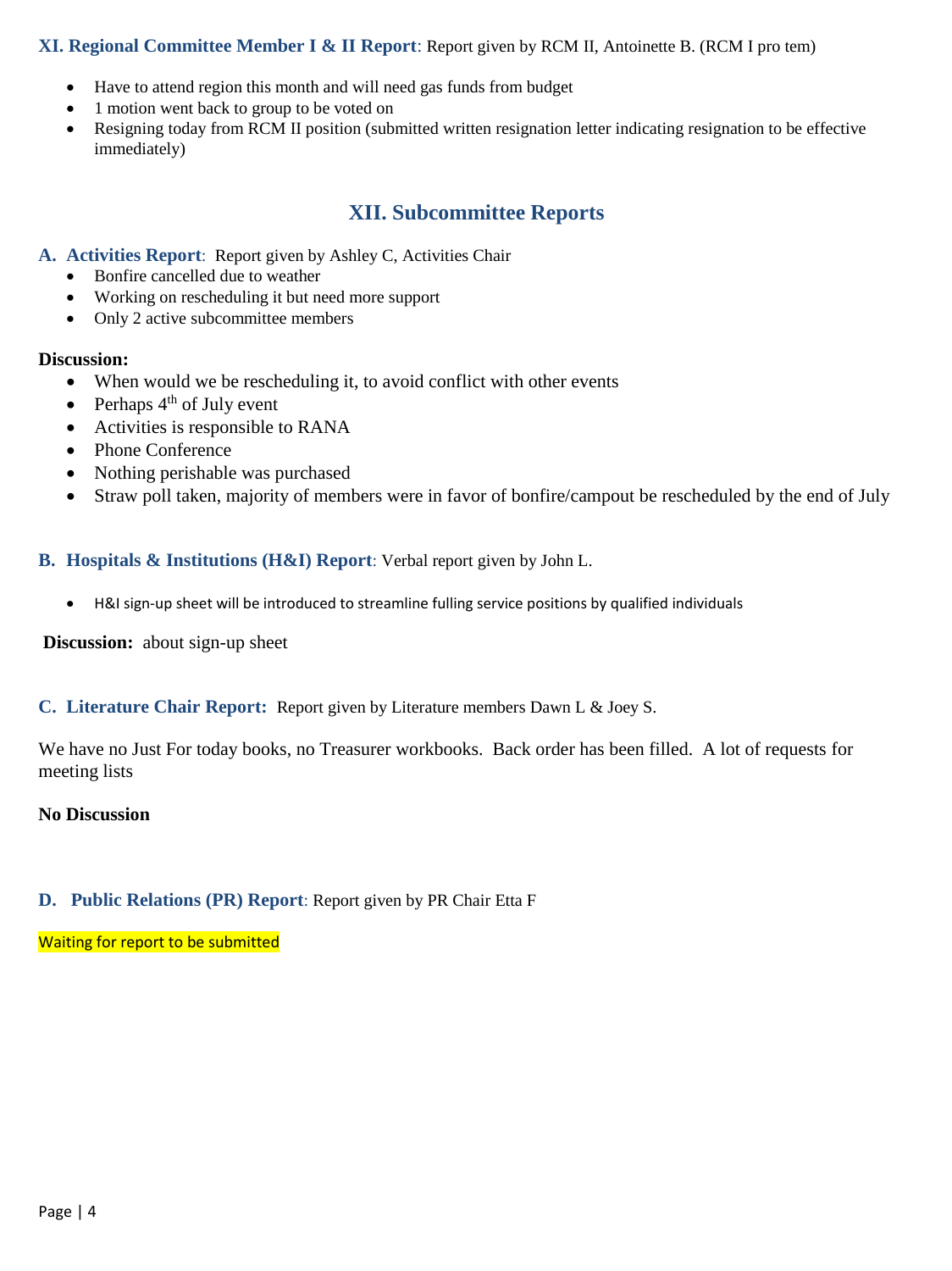## **XIII. Group Service Representative (GSR) Reports**

GSR reports called by Secretary to be read to body.

| <b>HOME GROUP</b>                                                                                                                                                                                                                                                                                                                                                                                                                                   | <b>GSR/ALT</b>                                                                               | <b>DAYS AND TIMES</b><br>OF MEETINGS | # GROUP<br><b>MEMBERS</b> | # AVG. WKLY<br><b>ATTENDANCE/</b><br><b>NEWCOMERS</b> | <b>GROUP</b><br><b>DONATION</b> | LIT.<br><b>ORDER</b> |  |  |  |  |
|-----------------------------------------------------------------------------------------------------------------------------------------------------------------------------------------------------------------------------------------------------------------------------------------------------------------------------------------------------------------------------------------------------------------------------------------------------|----------------------------------------------------------------------------------------------|--------------------------------------|---------------------------|-------------------------------------------------------|---------------------------------|----------------------|--|--|--|--|
| 1. Set it Off                                                                                                                                                                                                                                                                                                                                                                                                                                       | Richard M.                                                                                   | Sun. 7 - 8:30pm                      | $\overline{4}$            | 30/5                                                  | \$0                             | \$0                  |  |  |  |  |
| Group Anniversaries: Ron M. - 10yrs, Matt EmJay, Joey S, Richard M. 4 months 23 days 1/13/15                                                                                                                                                                                                                                                                                                                                                        |                                                                                              |                                      |                           |                                                       |                                 |                      |  |  |  |  |
|                                                                                                                                                                                                                                                                                                                                                                                                                                                     |                                                                                              |                                      |                           |                                                       |                                 |                      |  |  |  |  |
| 2. Who Wants to Live                                                                                                                                                                                                                                                                                                                                                                                                                                | John $L - GSR$                                                                               | Mon. - Fri.12 - 1:15pm               | 10                        | 125/5                                                 | \$10.00                         | \$194.80             |  |  |  |  |
| I was asked to clarify the format for the June20th Anniversary celebration due to reports of misinformed announcements at other home<br>groups. The Noon Meeting will be hosted by the "Primary Purpose" homegroup that Sat. at the Elks lodge Pavillion so that we may move<br>directly into the celebration at 1:30. Thank you for your attention<br>Group Anniversaries: June 20 <sup>th</sup> Home Group 17 <sup>th</sup> Anniv. Celebration    |                                                                                              |                                      |                           |                                                       |                                 |                      |  |  |  |  |
| 3. In It to Win it                                                                                                                                                                                                                                                                                                                                                                                                                                  | Andrea - GSR                                                                                 | Mon. 7:00 - 8:30pm                   | 10                        | 40/4                                                  | \$0.00                          | \$16.00              |  |  |  |  |
| Spring Fling went awesome. The message of recovery definitely was shared. We need help from all meetings that meet at this spot.<br>There are rumors that the church has been upset and threatened to kick us out because the meeting space has not been put back the way<br>we found it. All groups need to work together in this effort. Need to request more meeting lists from PR.<br>Group Anniversaries: Shana C 6/22 2yrs, Kelly S 6/29 3yrs |                                                                                              |                                      |                           |                                                       |                                 |                      |  |  |  |  |
| 4. Hope Fiends                                                                                                                                                                                                                                                                                                                                                                                                                                      | Sarah M. - GSR<br><b>Ryan N-Alt GSR</b>                                                      | Tue. 7 - 8:30pm                      | 3                         | 30/2                                                  | \$0                             | \$14.00              |  |  |  |  |
| need home group members                                                                                                                                                                                                                                                                                                                                                                                                                             |                                                                                              |                                      |                           |                                                       |                                 |                      |  |  |  |  |
| Group Anniversaries: None Reported                                                                                                                                                                                                                                                                                                                                                                                                                  |                                                                                              |                                      |                           |                                                       |                                 |                      |  |  |  |  |
| 5. Standing by Recovery                                                                                                                                                                                                                                                                                                                                                                                                                             | Donna - GSR                                                                                  | Tue. $7:30 - 8:30$ pm                | 5                         | 10/2                                                  | \$10.00                         | \$16.70              |  |  |  |  |
| Since Summer is here, attendance is down, but still get a newcomer weekly<br>Group Anniversaries: Paul 7years June 23rd, James 8years June 9th                                                                                                                                                                                                                                                                                                      |                                                                                              |                                      |                           |                                                       |                                 |                      |  |  |  |  |
| 6. Clean Works                                                                                                                                                                                                                                                                                                                                                                                                                                      | Seth O. - GSR                                                                                | Wed. 7 - 8:15pm                      | $\mathbf Q$               | 35/7                                                  |                                 | \$13.60              |  |  |  |  |
| We are doing well but ask that anyone with a year or more clean time and a willingness to serve come to the home group as I will be<br>stepping down from GSR and we have no other candidates at the moment.<br>Group Anniversaries: none reported                                                                                                                                                                                                  |                                                                                              |                                      |                           |                                                       |                                 |                      |  |  |  |  |
| 7. Start Living Group                                                                                                                                                                                                                                                                                                                                                                                                                               | Erik F. - Rep                                                                                | Thu. 7 - 8:00pm                      | 10                        | 15/2                                                  | \$0                             | \$0                  |  |  |  |  |
| Group is staying strong and is focusing on step work. Need new meeting lists when printed.<br>Group Anniversaries: Tom L. - 1 year - July $2nd$<br>Dawn L. $-1$ year $-$ July 9 <sup>th</sup><br>Jason F. $-4$ years $-$ June 11th                                                                                                                                                                                                                  |                                                                                              |                                      |                           |                                                       |                                 |                      |  |  |  |  |
| 8. Freedom from Bondage                                                                                                                                                                                                                                                                                                                                                                                                                             | <b>Absent</b>                                                                                | Thur. $9 - 10$ pm                    | $\overline{4}$            | $10-30/1-2$                                           | \$0                             | \$0                  |  |  |  |  |
| Group Anniversaries: None @ this time                                                                                                                                                                                                                                                                                                                                                                                                               |                                                                                              |                                      |                           |                                                       |                                 |                      |  |  |  |  |
| 9. Man Up to the Flatbook                                                                                                                                                                                                                                                                                                                                                                                                                           | Tony S -GSR                                                                                  | Thur. 7 - 8:30pm                     | $\overline{2}$            | 17/1                                                  | \$0                             | \$0                  |  |  |  |  |
| Group is struggling, need support<br>Group Anniversaries: None reported                                                                                                                                                                                                                                                                                                                                                                             |                                                                                              |                                      |                           |                                                       |                                 |                      |  |  |  |  |
| 10. New Beginnings                                                                                                                                                                                                                                                                                                                                                                                                                                  | Brandon H - GSR                                                                              | Fridays $7 - 8:30$ pm                | 5                         | $35 - 45$                                             | \$25.00                         | \$28.00              |  |  |  |  |
|                                                                                                                                                                                                                                                                                                                                                                                                                                                     | Need a GSR, required 6 month clean time, may waive it.<br>Group Anniversaries: None reported |                                      |                           |                                                       |                                 |                      |  |  |  |  |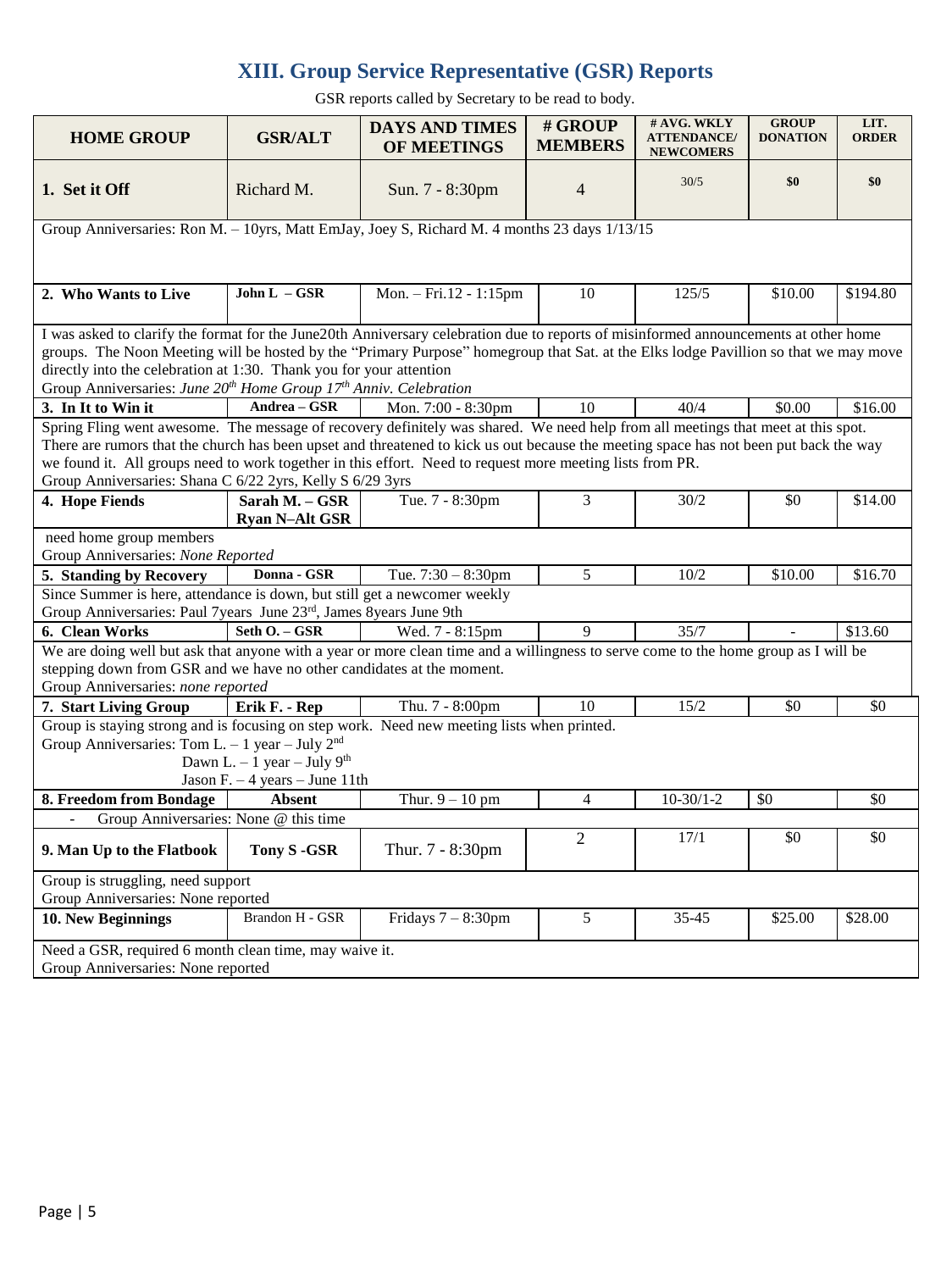# **XIII. Group Service Representative (GSR) Reports** *(continued):*

| <b>HOME GROUP</b>                             |                         |              | <b>GSR/ALT</b>            | <b>DAYS AND TIMES</b><br>OF MEETINGS                                                                                                                         | # GROUP<br><b>MEMBERS</b> | # AVG. WKLY<br><b>ATTENDANCE/</b><br><b>NEWCOMERS</b> |         | <b>GROUP</b><br><b>DONATION</b> |         | LIT.<br><b>ORDER</b>     |
|-----------------------------------------------|-------------------------|--------------|---------------------------|--------------------------------------------------------------------------------------------------------------------------------------------------------------|---------------------------|-------------------------------------------------------|---------|---------------------------------|---------|--------------------------|
| 11. Primary Purpose                           |                         |              | <b>Antoinette B - REP</b> | Sat. & Sun. 12 - 1:30pm                                                                                                                                      | 4                         | $10 - 15/7$                                           | \$30.00 |                                 | \$31.90 |                          |
|                                               |                         |              |                           | Primary Purpose is seeing an increase in attendance. We still need trusted servants.                                                                         |                           |                                                       |         |                                 |         |                          |
| Group Anniversaries: None at present          |                         |              |                           |                                                                                                                                                              |                           |                                                       |         |                                 |         |                          |
| 12. Experience, Strength &<br>Hope            |                         |              | <b>Absent</b>             | Sat. 6:30 - 8:00pm                                                                                                                                           | 13                        | 30/5                                                  |         | $\overline{\phantom{a}}$        |         | $\blacksquare$           |
| None given                                    |                         |              |                           |                                                                                                                                                              |                           |                                                       |         |                                 |         |                          |
| Group Anniversaries:                          |                         |              |                           |                                                                                                                                                              |                           |                                                       |         |                                 |         |                          |
| 13. Clean and Serene                          |                         |              |                           |                                                                                                                                                              | 3                         | $10-20/2-3$                                           |         |                                 |         |                          |
|                                               |                         |              | Absent                    | Fri. 10-11: 15pm                                                                                                                                             |                           |                                                       |         |                                 |         |                          |
|                                               |                         |              |                           |                                                                                                                                                              |                           |                                                       |         |                                 |         |                          |
| Nothing reported<br>Group Anniversaries:      |                         |              |                           |                                                                                                                                                              |                           |                                                       |         |                                 |         |                          |
| 14. Final Surrender                           |                         |              | John C Jr. - GSR          | Mon-Wed; Fri-Sat                                                                                                                                             | 26                        | 18/9                                                  |         |                                 | \$0     | \$0                      |
|                                               |                         |              | (absent)                  |                                                                                                                                                              |                           |                                                       |         |                                 |         |                          |
| No report                                     |                         |              |                           |                                                                                                                                                              |                           |                                                       |         |                                 |         |                          |
| Group Anniversaries: None                     |                         |              |                           |                                                                                                                                                              |                           |                                                       |         |                                 |         |                          |
| 15. Noon Beginnings                           |                         |              | <b>Absent</b>             | Mon-Fri 12pm                                                                                                                                                 | $\overline{\phantom{a}}$  | $\mathbf{r}$                                          |         |                                 | L.      | $\overline{\phantom{a}}$ |
| No report given, absent                       |                         |              |                           |                                                                                                                                                              |                           |                                                       |         |                                 |         |                          |
| Group Anniversaries: - None reported          |                         |              |                           |                                                                                                                                                              |                           |                                                       |         |                                 |         |                          |
| 16. Colonial Beach                            |                         |              | <b>Bill C - GSR</b>       | Friday 7pm                                                                                                                                                   | 6                         | $8/1 - 2$                                             |         |                                 | \$0     | \$0                      |
| <b>Survivors Group</b>                        |                         |              | Justin A - Alt GSR        |                                                                                                                                                              |                           |                                                       |         |                                 |         |                          |
| Group is doing well                           |                         |              |                           |                                                                                                                                                              |                           |                                                       |         |                                 |         |                          |
| Group Anniversaries: None reported            |                         |              |                           |                                                                                                                                                              |                           |                                                       |         |                                 |         |                          |
| 17. 1st Step Forward                          |                         |              | Phil $S - GSR$            | Saturday 10am                                                                                                                                                | Currently                 | NA                                                    |         |                                 | \$0     | \$0                      |
| <b>DISBANDED</b>                              |                         |              |                           | <b>Taken Off Meeting List</b>                                                                                                                                | Unknown                   |                                                       |         |                                 |         |                          |
|                                               |                         |              |                           | My commitment to support this group will expire July 5 <sup>th</sup> of this year and the group's future is unknown. If there is no one to step into my      |                           |                                                       |         |                                 |         |                          |
|                                               |                         |              |                           | place the meeting may possibly be disbanded and the treasury donated to area service, as I really don't know how this works.                                 |                           |                                                       |         |                                 |         |                          |
|                                               |                         |              |                           | Group Anniversaries: We are supposed to be celebrating June 28 for A Tonya, But she hasn't reappeared since her first announcement 3                         |                           |                                                       |         |                                 |         |                          |
| months ago.                                   |                         |              |                           |                                                                                                                                                              |                           |                                                       |         |                                 |         |                          |
| 18. New Beginnings                            |                         |              | Erin - GSR                | Tues 6pm                                                                                                                                                     | 5                         |                                                       |         |                                 | \$0     | \$0                      |
| <b>Colonial Beach</b>                         |                         |              |                           |                                                                                                                                                              |                           |                                                       |         |                                 |         |                          |
| Report not handed in                          |                         |              |                           |                                                                                                                                                              |                           |                                                       |         |                                 |         |                          |
| Group Anniversaries: None Reported            |                         |              |                           |                                                                                                                                                              |                           |                                                       |         |                                 |         |                          |
| 19. Saturday Night Live                       |                         |              | Jeanette -GSR             | Sat. 10pm - 11:30 pm                                                                                                                                         | $\tau$                    | 18/6                                                  |         |                                 | \$15.00 | \$0                      |
| Group                                         |                         |              |                           |                                                                                                                                                              |                           |                                                       |         |                                 |         |                          |
|                                               |                         |              |                           | Saturday Night Live on June 6 <sup>th</sup> , 2015 6 positions were filled at group conscience still in need of a treasurer as Phil S protem also the annual |                           |                                                       |         |                                 |         |                          |
|                                               |                         |              |                           | predecessors speaker jam was very successful. 6 speakers and 45 people were in attendance. There were 206 years of clean time amongst                        |                           |                                                       |         |                                 |         |                          |
| the speakers and a clear NA message shared.   |                         |              |                           |                                                                                                                                                              |                           |                                                       |         |                                 |         |                          |
| Group Anniversaries: Phil S. 2years July 11th |                         |              |                           |                                                                                                                                                              |                           |                                                       |         |                                 |         |                          |
| 20. Rush Hour Group                           |                         | Dawn B - GSR |                           | Mon, Wed, Fri                                                                                                                                                | 4                         |                                                       | 8/1     |                                 | \$60.00 | \$21.00                  |
| of NA                                         |                         |              |                           | $5pm - 6:15pm$<br>Our speaker jam (5-9-15) we had in May raised approximately \$500.00. We paid \$100.00 in rent, gave an ASC donation, and Bought           |                           |                                                       |         |                                 |         |                          |
| literature we desperately needed.             |                         |              |                           |                                                                                                                                                              |                           |                                                       |         |                                 |         |                          |
| Group Anniversaries: None                     |                         |              |                           |                                                                                                                                                              |                           |                                                       |         |                                 |         |                          |
|                                               |                         |              |                           |                                                                                                                                                              |                           |                                                       |         |                                 |         |                          |
| 21. Alive & Free                              | Jon F. - GSR            |              |                           | Wednesday 8:00pm, Friday 7:00pm                                                                                                                              | 5                         | 9/1                                                   |         |                                 | \$0     | \$0                      |
|                                               | <b>Charlie B. - Alt</b> |              |                           | Culpepper Hospital (Boardroom)                                                                                                                               |                           |                                                       |         |                                 |         |                          |
|                                               |                         |              |                           | 501 Sunset Ln, Culpepper, VA 22701                                                                                                                           |                           |                                                       |         |                                 |         |                          |
|                                               |                         |              |                           | Need GSR and Treasurer positions filled. Some have stepped up to serve in other areas. Considering changing our Wednesday meeting time                       |                           |                                                       |         |                                 |         |                          |
|                                               |                         |              |                           | from 8:00 to 7:30. Hospital locks doors at our entrance at 8pm, and members think it would be a better time.                                                 |                           |                                                       |         |                                 |         |                          |
|                                               |                         |              |                           |                                                                                                                                                              |                           |                                                       |         |                                 |         |                          |
|                                               |                         |              |                           |                                                                                                                                                              |                           |                                                       |         |                                 |         |                          |
|                                               |                         |              |                           |                                                                                                                                                              |                           |                                                       |         |                                 |         |                          |
|                                               |                         |              |                           |                                                                                                                                                              |                           |                                                       |         |                                 |         |                          |

## **10 Minute Break 5:26 – 5:36**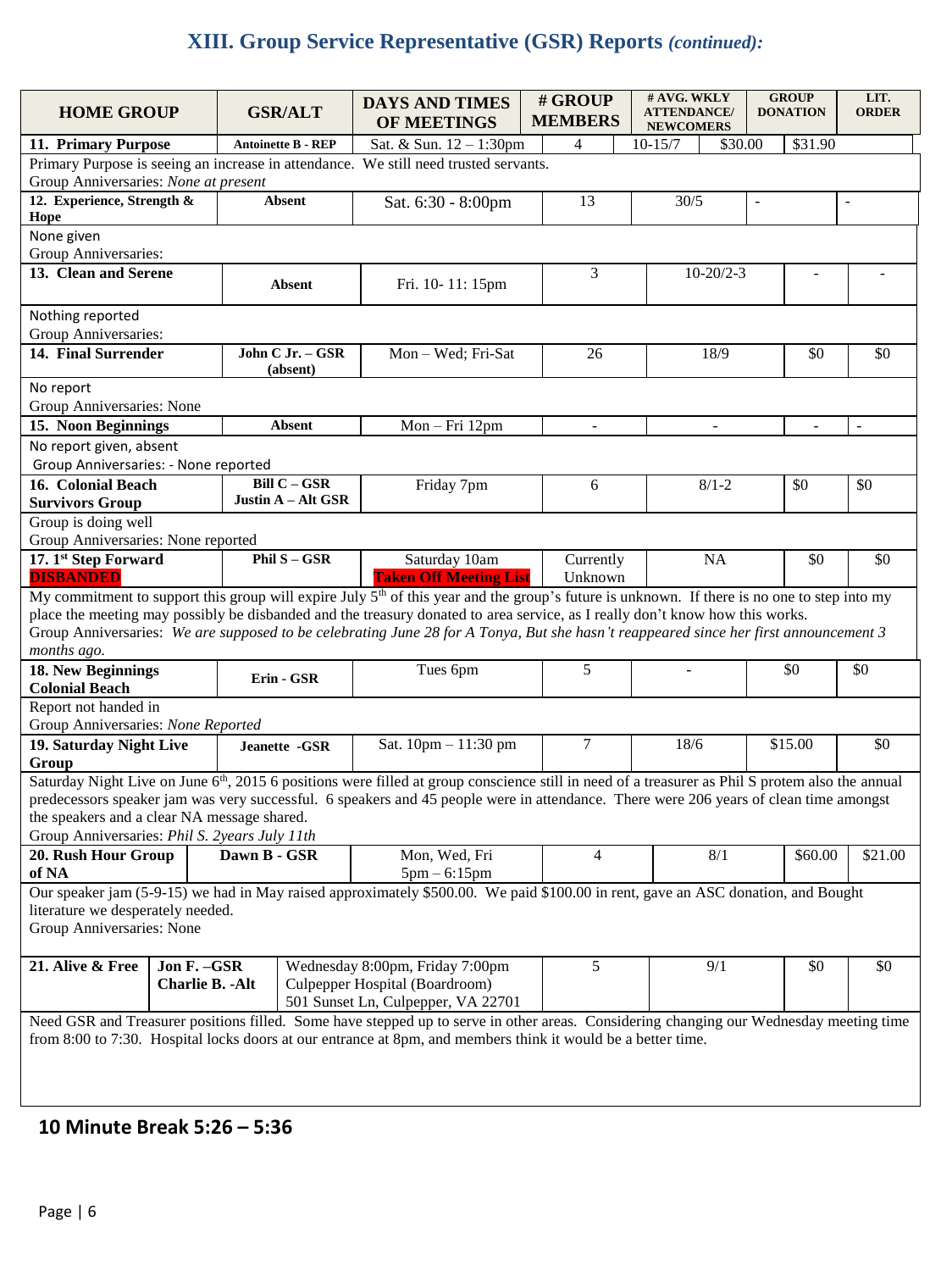#### **XIV. 2 nd Quorum Legend: P = Present A = Absent**

| <b>HOME GROUP NAME</b>                 | P/A | <b>NAME</b>      | <b>POSTION</b>           |  |
|----------------------------------------|-----|------------------|--------------------------|--|
| 1. Set It Off                          | P   | Richard M.       | GSR                      |  |
| 2. Who Wants to Live                   | P   | John L           | <b>GSR</b>               |  |
| 3. In It to Win It                     | P   | Andrea L.        | <b>REP</b>               |  |
| 4. Hope Fiends                         | P   | Sarah M          | GSR                      |  |
| 5. Stand By Recovery                   | P   | Donna            | GSR                      |  |
| 6. Clean Works                         | P   | Seth             | GSR                      |  |
| 7. Start Living Group                  | P   | Erik F           | GSR                      |  |
| 8. Freedom from Bondage                | A   |                  | $\overline{\phantom{a}}$ |  |
| 9. Man Up to the Flatbook              | P   | Tony S.          | <b>GSR</b>               |  |
| 10. A New Beginning Group              | P   | <b>Brandon H</b> | GSR                      |  |
| 11. Primary Purpose                    | P   | Antoinette B     | Rep                      |  |
| 12. Experience, Strength &<br>Hope     | A   | Jeff W.          | GSR                      |  |
| 13. Clean and Serene                   | A   |                  |                          |  |
| 14. Final Surrender                    | A   | John Jr.         | <b>GSR</b>               |  |
| 15. Noon Beginnings                    | A   |                  |                          |  |
| 16. Colonial Beach Survivors<br>Group  | P   | Justin A.        | Alt GSR                  |  |
| 17. 1st Step Forward                   | P   | Phil S           | <b>GSR</b>               |  |
| 18. New Beginnings<br>(Colonial Beach) | P   | Erin             | Alt. GSR                 |  |
| 19. Saturday Night Live<br>Group       | P   | Jeanette         | GSR                      |  |
| 20. Rush Hour Meeting                  | P   | Dawn B.          | <b>GSR</b>               |  |
| 21. Alive and Free                     | P   | Jon F            | GSR                      |  |

| 2 <sup>st</sup> QUORUM CALL - Must 4 per Bylaws |    |  |  |  |  |
|-------------------------------------------------|----|--|--|--|--|
| Group Represented                               | 15 |  |  |  |  |
| <b>Procedural Votes</b>                         | 14 |  |  |  |  |

## **XV. Old Business**

#### MOTION 172-3 Amend RDA2 Responsibilities (BACK TO AREAS)

Mover: Public Relations Subcommittee 2<sup>nd</sup>: Jimmy W. (Peninsula RCM)

Description/Background: The RDA2 position has had the responsibility of Webservant to NAWS but the updates have not been consistent. PR is creating one spreadsheet to do phone line website and the NAWS database could receive it.

Intent: To centralize this function in the PR Subcommittee so that the process does not have to be duplicated. Motion: To remove 8A #6 RDA2 Duties (i.e. "Holds the position of Webservant to NAWS. [135<sup>th</sup>]) and place it in the Public Relations duties for consistency.

**Vote:** *Abstaning-1, For-11, Against-0 Motion: PASSES*

## **XVI. Open Sharing**

- Lauchlan P. formally resigns as chairperson, resignation read on floor by Secretary
- Discussed when Chairperson and RCM II election could take place
- Discussion on GSU & LSU being implemented, lack of participation in service due to lengthy service terms
- Suggestions and comments about encouraging to get members involved in service
- Discussion about regional motion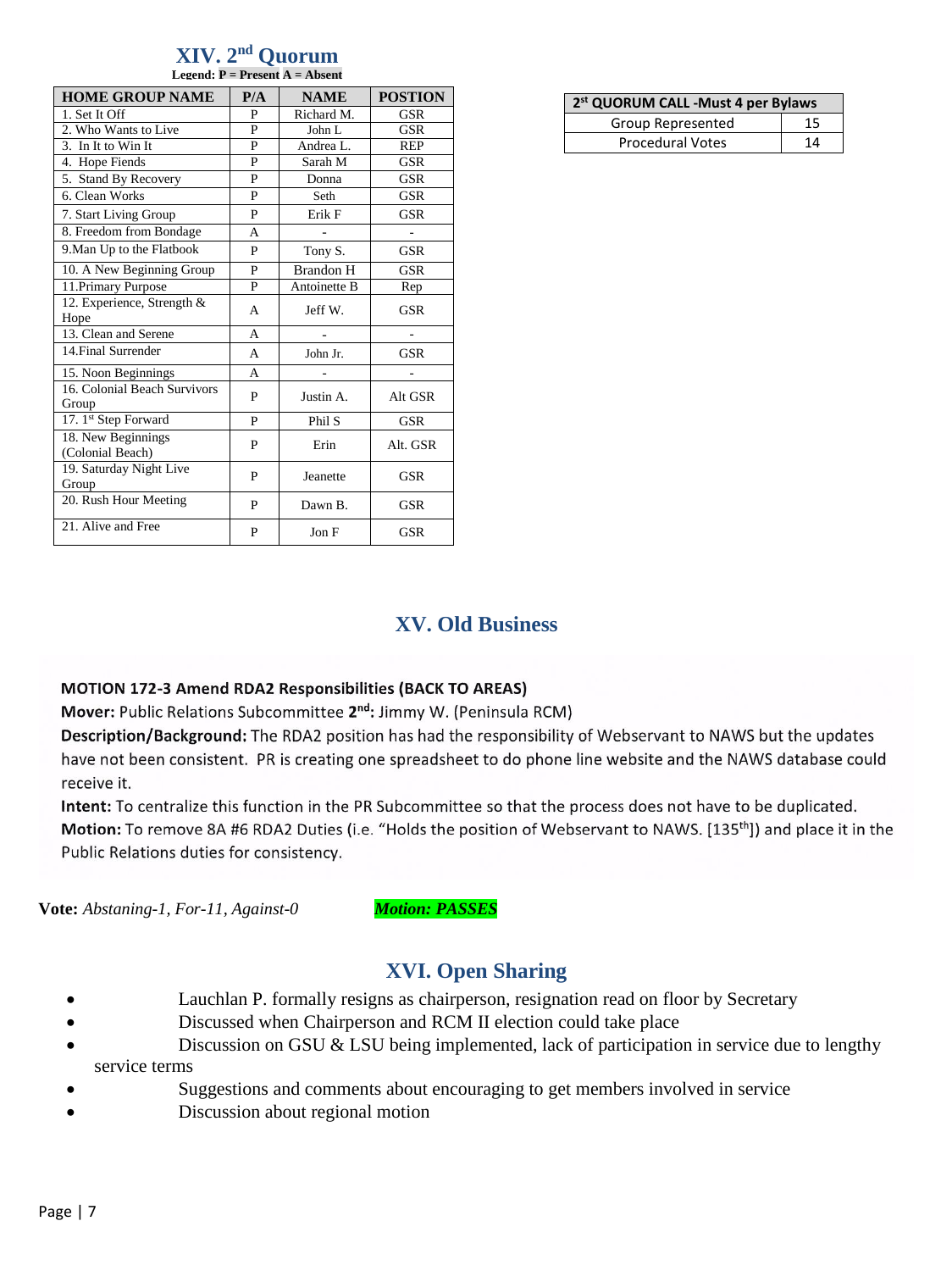### **XVII. Elections for Open Positions**

**Nomination: Greg G. for Area Chairperson** made by Kevin S. Greg accepts nomination Greg listed qualifications & experience Body had opportunity to ask questions Pros and cons given Vote taken and passed – Greg G. Elected ASC Chair (Term would end June 2017)

#### **Nomination: Antoinette B. for RCM I** made by Ashley C.

Antoinette accepts nomination Antoinette listed qualifications & experience Body had opportunity to ask questions Pros and cons given Vote taken and passed – Antoinette B. Elected RCM I (Term would end June 2017)

## **XVIII. New Business**

**Motion 06/15-03:** Maker: Kevin S. 2nd by: Budgeted To be reimbursed \$12.16 for printing. **Intent:** To conduct area business *VOTE: Budgeted Motion: PASSES*

**Motion 06/15-04:** Maker: Etta F. 2nd by: Dawn B. To receive funds to do an area mailing.  $$0.45 \times 100 = $45.00$  stamps, 4 boxes of 20 business envelopes @ \$2.00 = \$8 plus tax  $=$  \$8.50, \$0.12 x 100 = \$12.00 for a total of \$65.50 **Intent:** To fulfill the duties of the PR Sub-Committee by letting area businesses know about NA and what we do. *VOTE: Budgeted Motion: PASSES*

**Motion 06/15-05:** Maker: Kemper B. 2nd by: Dawn B. To release \$179.83 to Kemper B as PR will be printing the bi-yearly meeting list. 1000 lists to be printed. **Intent:** To serve our area with up to date meeting information *VOTE: Budgeted Motion: PASSES*

**Motion 06/15-06:** Maker: Antoinette B. 2nd by: Sarah M. To please be allowed an extension to next area to come current with am amends. I will owe \$120.00 **Intent:** To stay compliant with my agreement with this body. *VOTE: In-Favor-11, Against-0 Motion: PASSES*

**Motion 06/15-07:** Maker: Antoinette B. 2nd by: Phil S. Request funds to attend region \$20.00 **Intent:** For gas to attend Region *VOTE: Budgeted Motion: PASSES*

## **XIX. Review of Group Status and Business**

Review of Groups not present at ASC for 2 consecutive months

- Experience, Strength, & Hope currently looking for a GSR & Moving location
- 1<sup>st</sup> Step Forward Disbanding
- Discussion about Clean & Serene needing support